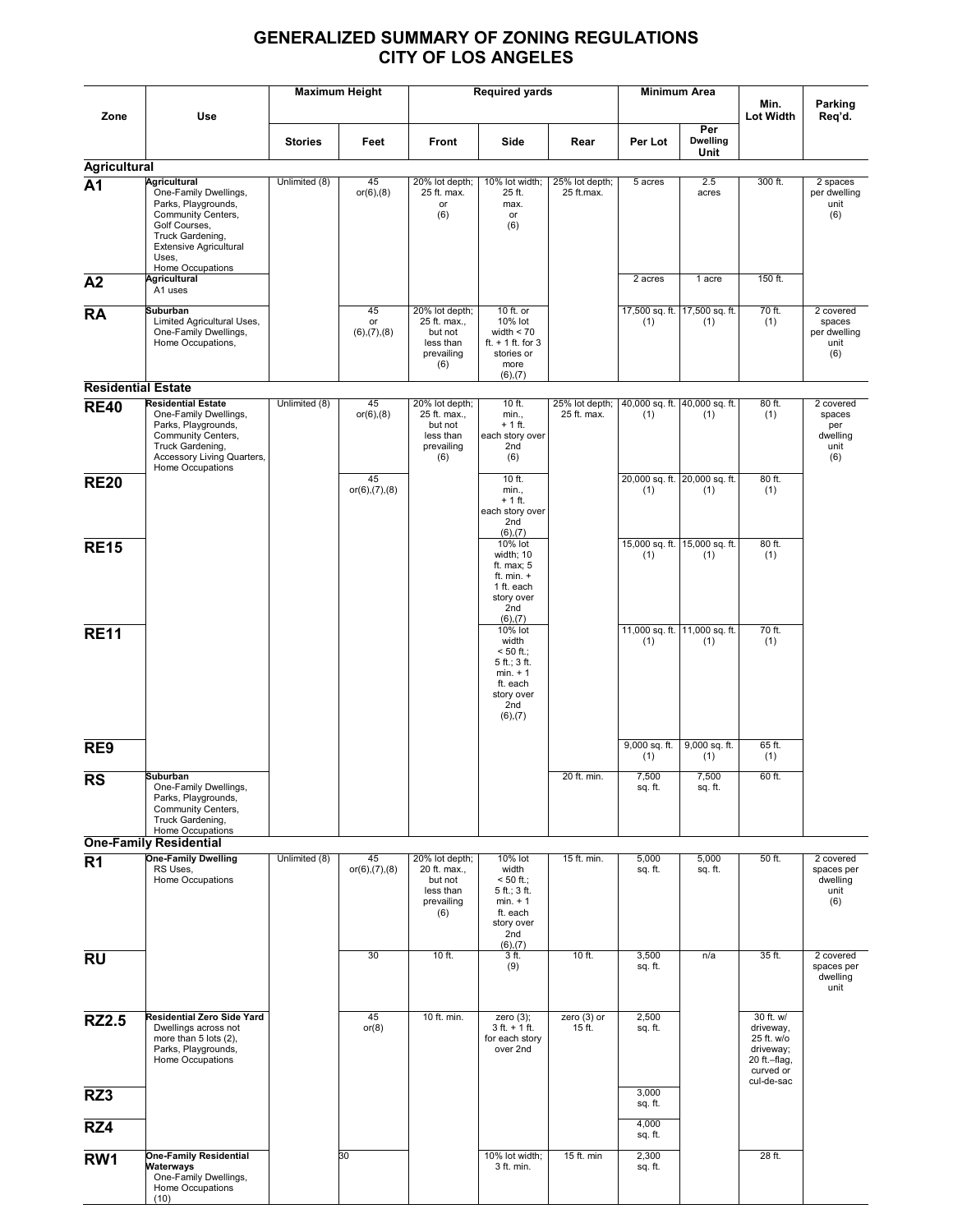|                 |                                                                                                                                                                            |                  | <b>Maximum Height</b>             |                                                                         | <b>Required yards</b>                                                                                                                      |                                                                                        |                   | Minimum Area                                           |                          |                                                                                                                           |
|-----------------|----------------------------------------------------------------------------------------------------------------------------------------------------------------------------|------------------|-----------------------------------|-------------------------------------------------------------------------|--------------------------------------------------------------------------------------------------------------------------------------------|----------------------------------------------------------------------------------------|-------------------|--------------------------------------------------------|--------------------------|---------------------------------------------------------------------------------------------------------------------------|
|                 | Use                                                                                                                                                                        |                  |                                   |                                                                         |                                                                                                                                            |                                                                                        |                   |                                                        | Min.<br><b>Lot Width</b> | Parking<br>Req'd.                                                                                                         |
| Zone            |                                                                                                                                                                            | <b>Stories</b>   | Feet                              | Front                                                                   | Side                                                                                                                                       | Rear                                                                                   | Per Lot           | Per D.U.                                               |                          |                                                                                                                           |
|                 | <b>Multiple Residential</b>                                                                                                                                                |                  |                                   |                                                                         |                                                                                                                                            |                                                                                        |                   |                                                        |                          |                                                                                                                           |
| R <sub>2</sub>  | <b>Two Family Dwellings</b><br>R1 Uses.<br>Home Occupations                                                                                                                | Unlimited<br>(8) | 45<br>or<br>$(6)$ , $(7)$ , $(8)$ | 20% lot<br>depth;<br>20 ft. max.,<br>but not less<br>than<br>prevailing | 10% lot<br>width $\leq$<br>50 ft.; $5$ ft.;<br>3 ft. min.;<br>$+1$ ft. for<br>each story<br>over 2nd                                       | 15 ft.                                                                                 | 5,000<br>sq. ft.  | 2,500<br>sq. ft.                                       | 50 ft.                   | 2 spaces.<br>one<br>covered                                                                                               |
| <b>RD1.5</b>    | <b>Restricted Density</b><br><b>Multiple Dwelling</b><br>One-Family<br>Dwellings, Two-Family<br>Dwellings,<br>Apartment Houses,<br>Multiple Dwellings,<br>Home Occupations |                  | 45<br>or<br>$(6)$ , $(7)$ , $(8)$ | $15$ ft.                                                                | 10% lot<br>width $\leq$<br>50 ft.; 5 ft.;<br>$3$ ft. min.;<br>$+1$ ft. for<br>each story<br>over 2nd,<br>not to<br>exceed<br>16 ft.<br>(6) | $15$ ft.                                                                               | 5,000<br>sq. ft.  | 1,500<br>sq. ft.                                       |                          | 1 space<br>per unit<br>$<$ 3<br>habitable<br>rooms;<br>1.5 spaces<br>per unit<br>$= 3$<br>habitable<br>rooms;<br>2 spaces |
| RD <sub>2</sub> |                                                                                                                                                                            |                  |                                   |                                                                         |                                                                                                                                            |                                                                                        |                   | 2,000<br>sq. ft.                                       |                          | per unit<br>> 3                                                                                                           |
| RD <sub>3</sub> |                                                                                                                                                                            |                  |                                   |                                                                         | 10% lot<br>width,<br>10 ft. max.;<br>5 ft. min.,<br>(6)                                                                                    |                                                                                        | 6,000<br>sq. ft.  | 3,000<br>sq. ft.                                       | 60 ft.                   | habitable<br>rooms;<br>uncovered<br>(6)<br>1 space<br>each<br>guest room<br>(first 30)                                    |
| RD4             |                                                                                                                                                                            |                  |                                   |                                                                         |                                                                                                                                            |                                                                                        | 8,000<br>sq. ft.  | 4,000<br>sq. ft.                                       |                          |                                                                                                                           |
| RD <sub>5</sub> |                                                                                                                                                                            |                  |                                   | 20 ft.                                                                  | 10 ft. min.<br>(6)                                                                                                                         | 25 ft.                                                                                 | 10,000<br>sq. ft. | 5,000<br>sq. ft.                                       | 70 ft.                   |                                                                                                                           |
| RD <sub>6</sub> |                                                                                                                                                                            |                  |                                   |                                                                         |                                                                                                                                            |                                                                                        | 12,000<br>sq. ft. | 6,000<br>sq. ft.                                       |                          |                                                                                                                           |
| <b>RMP</b>      | <b>Mobile Home Park</b><br>Home Occupations                                                                                                                                |                  | 45<br>or<br>(8)                   | 20% lot<br>depth<br>25 ft. max.                                         | 10 ft.                                                                                                                                     | 25% lot<br>depth<br>25 ft. max.                                                        | 20,000<br>sq. ft. | 20,000<br>sq. ft.                                      | 80 ft.                   | 2 covered<br>spaces<br>per<br>dwelling<br>unit                                                                            |
| RW <sub>2</sub> | <b>Two Family Residential</b><br>Waterways<br>One-Family<br>Dwellings, Two-Family<br>Dwellings,<br>Home Occupations                                                        |                  |                                   | 10 ft. min.                                                             | 10% lot<br>width $\leq$<br>50 $ft$ ;<br>$3$ ft. min.;<br>$+1$ ft. for<br>each story<br>over 2nd                                            | 15. ft.                                                                                | 2,300<br>sq. ft.  | 1,150<br>sq. ft.                                       | 28 ft.                   |                                                                                                                           |
| R <sub>3</sub>  | Multiple Dwelling<br>R <sub>2</sub> Uses,<br>Apt. Houses,<br>Multiple Dwellings,<br>Child Care (20 max.)                                                                   |                  |                                   | $15$ ft;<br>10 ft. for<br>key lots                                      | 10% lot<br>width $\leq$<br>50 ft.,<br>$3$ ft. min.;<br>$5$ ft.;<br>$+1$ ft. for<br>each story<br>over 2nd,<br>not to<br>exceed<br>16 ft.   | 15 ft.                                                                                 | 5,000<br>sq. ft.  | 800<br>sq. ft.;<br>500<br>sq. ft.<br>per<br>guest room | 50 ft.                   | same as<br>RD zones                                                                                                       |
| RAS3            | Residential/<br><b>Accessory</b><br>R <sub>3</sub> Uses.<br>Limited ground floor<br>commercial                                                                             |                  |                                   | 5 ft., or<br>average<br>of adjoining<br>buildings                       | 0 ft. for<br>ground<br>floor<br>commerc.<br>5 ft. for<br>residential                                                                       | $15$ ft.<br>adjacent<br>to RD or<br>more<br>restrictive<br>zone;<br>otherwise<br>5 ft. |                   | 800<br>sq. ft.; 200<br>sq. ft.<br>per<br>guest room    |                          |                                                                                                                           |
| R4              | <b>Multiple Dwelling</b><br>R <sub>3</sub> Uses,<br>Churches, Schools,<br>Child Care,<br>Homeless Shelter                                                                  |                  | Unlimited<br>(8)                  | $15$ ft;<br>10 ft. for<br>key lots                                      | 10% lot<br>width $\leq$<br>50 $ft$ ;<br>$5$ ft.;<br>$3$ ft. min.;<br>$+1$ ft. for<br>each story<br>over 2nd,<br>not to<br>exceed<br>16 ft. | $15$ ft.<br>$+1$ ft. for<br>each story<br>over 3rd;<br>20 ft. max.                     |                   | 400<br>sq. ft.;<br>200<br>sq. ft.<br>per<br>guest room |                          |                                                                                                                           |

Multiple Residential continued  $\Downarrow$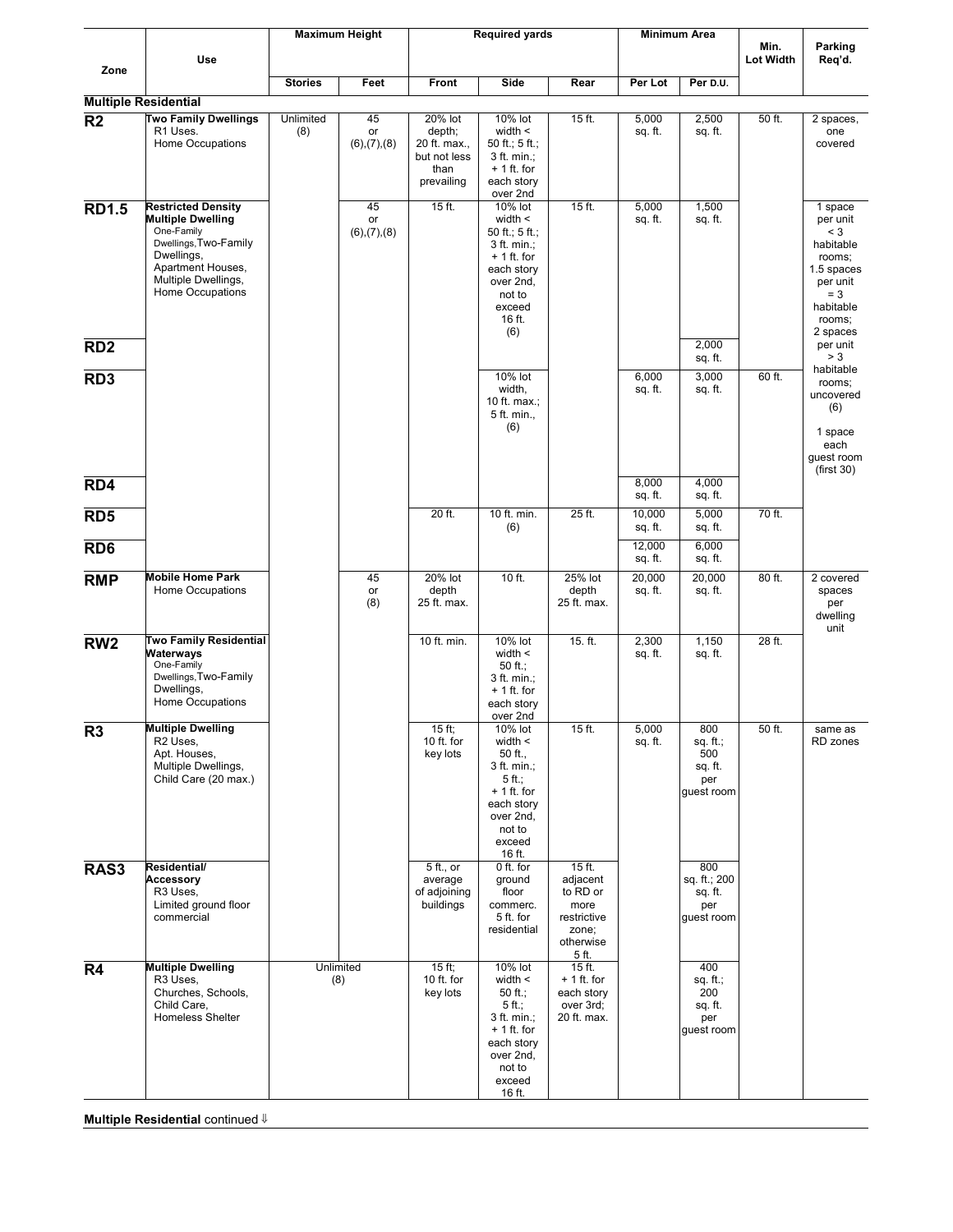## Multiple Residential continued  $\mathbb{\hat{T}}$

| RAS4           | Residential/             | Unlimited | 5 ft., or  | 0 ft. for     | $15$ ft.     | 5,000   | 400          | 50 ft. | same as  |
|----------------|--------------------------|-----------|------------|---------------|--------------|---------|--------------|--------|----------|
|                | Accessory                | (8)       | average    | ground        | adjacent     | sq. ft. | sq. ft.; 200 |        | RD zones |
|                | R4 Uses.                 |           | 0t         | floor         | to RD or     |         | sq. ft.      |        |          |
|                | Limited ground floor     |           | adjoining  | commerc.      | more         |         | per          |        |          |
|                | commercial               |           | buildings  | 5 ft. for     | restrictive  |         | quest room   |        |          |
|                |                          |           |            | residential   | zone;        |         |              |        |          |
|                |                          |           |            |               | otherwise    |         |              |        |          |
|                |                          |           |            |               | 5 ft.        |         |              |        |          |
| R <sub>5</sub> | <b>Multiple Dwelling</b> |           | $15$ ft;   | 10% lot       | $15$ ft.     |         | 200          |        |          |
|                | R4 uses,                 |           | 10 ft. for | width $\leq$  | $+1$ ft. for |         | sq. ft.      |        |          |
|                | Clubs, Lodges,           |           | key lots   | 50 ft.;       | each story   |         |              |        |          |
|                | Hospitals,               |           |            | $3$ ft. min.; | over 3rd;    |         |              |        |          |
|                | Sanitariums, Hotels      |           |            | $5ft$ .       | 20 ft. max.  |         |              |        |          |
|                |                          |           |            | $+1$ ft. for  |              |         |              |        |          |
|                |                          |           |            | each story    |              |         |              |        |          |
|                |                          |           |            | over 2nd,     |              |         |              |        |          |
|                |                          |           |            | not to        |              |         |              |        |          |
|                |                          |           |            | exceed        |              |         |              |        |          |
|                |                          |           |            | 16 ft.        |              |         |              |        |          |

I

Loading space is required for the RAS3, R4, RAS4, and R5 zones in accordance with Section 12.21 C 6 of the Zoning Code.

Open Space is required for 6 or more residential units in accordance with Section 12.21 G of the Zoning Code.

**Passageway** of 10 feet is required from the street to one entrance of each dwelling unit or guest room in every residential building, except for the RW, RU, and RZ zones, in accordance with<br>Section 12.21 C2 of the Zoning

| Zone           | Use                                                                                                                                                                                                                                         | <b>Maximum Height</b> |               |              | <b>Required yards</b>                                                                                                                          |                                                                                                             | <b>Minimum</b><br>Area<br>Per Lot/<br>Unit                 | Min.<br><b>Lot Width</b>                                       |
|----------------|---------------------------------------------------------------------------------------------------------------------------------------------------------------------------------------------------------------------------------------------|-----------------------|---------------|--------------|------------------------------------------------------------------------------------------------------------------------------------------------|-------------------------------------------------------------------------------------------------------------|------------------------------------------------------------|----------------------------------------------------------------|
|                |                                                                                                                                                                                                                                             | <b>Stories</b>        | Feet          | <b>Front</b> | Side                                                                                                                                           | Rear                                                                                                        |                                                            |                                                                |
|                | <b>Commercial</b> (see loading and parking, next page)                                                                                                                                                                                      |                       |               |              |                                                                                                                                                |                                                                                                             |                                                            |                                                                |
| <b>CR</b>      | <b>.imited Commercial</b><br>Banks, Clubs, Hotels,<br>Churches, Schools,<br><b>Business and Professional</b><br>Colleges, Child Care,<br>Parking Areas, R4 Uses                                                                             | 6<br>(8)              | 75 ft.<br>(8) | 10 ft. min.  | 10% lot<br>width $< 50$<br>ft.; 10 ft.;<br>5 ft. min.,<br>for corner<br>lots, lots<br>adj. to A<br>or R zone,<br>or for<br>residential<br>uses | 15 ft. min<br>$+1$ ft. for<br>each story<br>over 3rd                                                        | same as R4<br>for resid.<br>uses;<br>otherwise<br>none     | 50 ft.<br>for resid.<br>uses;<br>otherwise<br>none             |
| C <sub>1</sub> | <b>imited Commercial</b><br><b>Local Retail Stores</b><br>$<$ 100,000 sq. ft.,<br>Offices or Businesses.<br>Hotels, Hospitals<br>and/orClinics, Parking<br>Areas, CR Uses Except<br>forCurches, Schools,<br>Museums.<br>R <sub>3</sub> Uses | (8)                   | Unlimited     |              | same as R3 for<br>corner lots, lots<br>adjacent to A or<br>R zone, or<br>residential uses                                                      | 15 ft. $+$ 1 ft. for<br>each story over<br>3rd; 20 ft. max<br>for resid, uses<br>or abutting A or<br>R zone | same as R3 zone for<br>residential uses;<br>otherwise none |                                                                |
| C1.5           | imited Commercial<br>C1 Uses-Retail,<br>Theaters,<br>Hotels, Broadcasting<br>Studios, Parking<br>Buildings, Parks and<br>Playgrounds, R4 Uses                                                                                               |                       |               |              |                                                                                                                                                |                                                                                                             | same as R4 zone for<br>residential uses;<br>otherwise none |                                                                |
| C <sub>2</sub> | Commercial<br>C1.5 Uses; Retail<br>w/Limited Manuf., Service<br>Stations and Garages,<br>Retail Contr. Business,<br>Churches, Schools, Auto<br>Sales, R4 Uses                                                                               |                       |               | none         |                                                                                                                                                | none for commercial uses;<br>same as R4 zone for residential<br>uses at lowest residential story            | same as R4<br>for resid.<br>uses:<br>otherwise<br>none     | same as<br>R4 for<br>residential<br>uses:<br>otherwise<br>none |
| C <sub>4</sub> | Commercial<br>C2 Uses with<br>Llimitations, R4 Uses                                                                                                                                                                                         |                       |               |              |                                                                                                                                                |                                                                                                             |                                                            |                                                                |
| C <sub>5</sub> | Commercial<br>C2 Uses, Limited Floor<br>Area for Manuf. of CM<br>Zone Type, R4 Uses                                                                                                                                                         |                       |               |              |                                                                                                                                                |                                                                                                             |                                                            |                                                                |
| <b>CM</b>      | Commercial<br><b>Manufacturing</b><br>Wholesale, Storage,<br>Clinics, Limited Manuf.,<br>Limited C2 Uses, R3 Uses                                                                                                                           | Unlimited<br>(8)      |               | none         |                                                                                                                                                | none for commercial uses;<br>same as R4 for residential uses                                                | same as R3 for residential<br>uses:<br>otherwise none      |                                                                |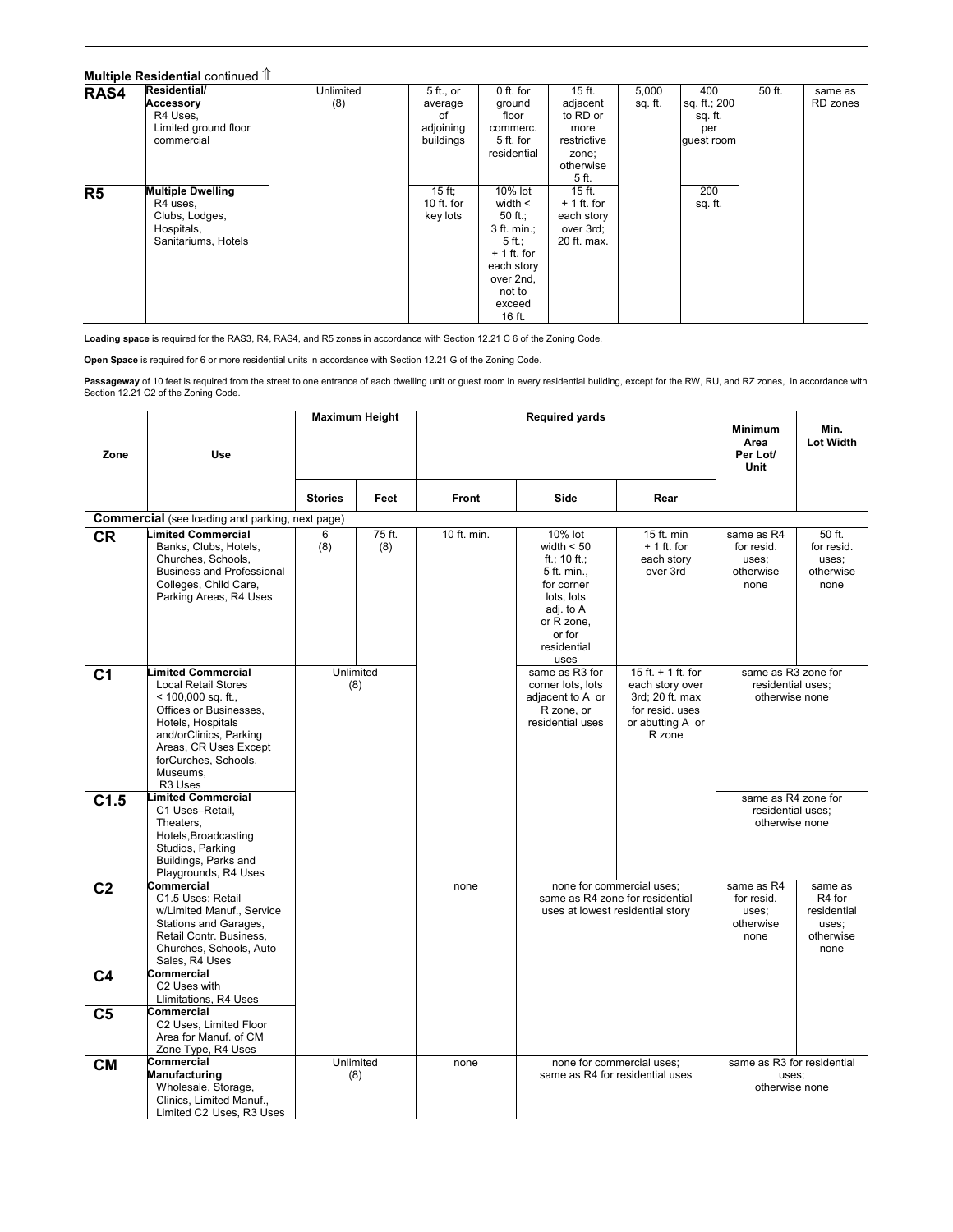Loading Space: Hospitals, hotels, institutions, and every building were lot abuts an alley. Minimum loading space is 400 sq. ft.; additional space for buildings > 50,000 sq. ft. of floor area. None for apartment buildings < 30 units, in accordance with Section 12.21 C 6 of the Zoning Code.

Parking. See separate parking handout.

| Zone            | Use                                                                                                                                                                                                                                    | <b>Maximum Height</b> |      |                                                                           | <b>Required yards</b>                                                                             |                                                                                                    | Minimum<br>Area<br>Per Lot/<br><b>Unit</b>                                                       | Min.<br><b>Lot Width</b> |
|-----------------|----------------------------------------------------------------------------------------------------------------------------------------------------------------------------------------------------------------------------------------|-----------------------|------|---------------------------------------------------------------------------|---------------------------------------------------------------------------------------------------|----------------------------------------------------------------------------------------------------|--------------------------------------------------------------------------------------------------|--------------------------|
|                 |                                                                                                                                                                                                                                        | <b>Stories</b>        | Feet | <b>Front</b>                                                              | Side                                                                                              | Rear                                                                                               |                                                                                                  |                          |
| Manufacturing   |                                                                                                                                                                                                                                        |                       |      |                                                                           |                                                                                                   |                                                                                                    |                                                                                                  |                          |
| MR1             | <b>Restricted Industrial</b><br>CM Uses, Limited<br>Commercial<br>andManufacturing,<br>Clinics,<br>Media Products,<br>Limited Machine Shops,<br>Animal Hospitals and<br>Kennels                                                        | unlimited<br>(8)      |      | 5 ft. for lots<br><100 ft. deep;<br>15 ft. for lots<br>$>100$ ft. deep    | none for<br>industrial or<br>commercial<br>uses;same as<br>R4 zone for<br>residential uses<br>(5) | none for<br>industrial or<br>commercial<br>uses; same as<br>R4 zone for<br>residential uses<br>(5) | none for<br>industrial or<br>commercial uses; same as<br>R4 zone for<br>residential uses;<br>(5) |                          |
| M <sub>1</sub>  | imited Industrial<br>MR1 Uses,<br>LimitedIndustrial and<br>Manufacturing Uses, no<br>R Zone Uses, no<br>Hospitals, Schools,<br>Churches, any Enclosed<br>C <sub>2</sub> Use,<br>Wireless Telecommuni-<br>cations, Household<br>Storage |                       |      | none                                                                      |                                                                                                   |                                                                                                    |                                                                                                  |                          |
| MR <sub>2</sub> | <b>Restricted Light</b><br>Industrial<br>MR1 Uses, Additional<br>Industrial Uses,<br>Mortuaries, Animal<br>Keeping                                                                                                                     |                       |      | 5 ft. for lots<br>$<$ 100 ft. deep;<br>15 ft. for lots<br>$>100$ ft. deep |                                                                                                   |                                                                                                    | none for<br>industrial or<br>commercial uses; same as<br>R5 zone for<br>residential uses;<br>(5) |                          |
| M <sub>2</sub>  | ight Industrial<br>M1 and MR2 uses.<br>Additional Industrial<br>Uses, Storage Yards,<br>Animal Keeping,<br>Enclosed Composting,<br>no R Zone Uses                                                                                      |                       |      | none                                                                      | same as R5<br>zone for<br>residential uses<br>(5)                                                 |                                                                                                    |                                                                                                  |                          |
| M <sub>3</sub>  | <b>Heavy Industrial</b><br>M2 Uses, any Industrial<br>I Uses.<br>Nuisance Type Uses<br>500 ft. from any<br>Other Zone.<br>no R Zone Uses                                                                                               |                       |      |                                                                           |                                                                                                   | none                                                                                               | none                                                                                             |                          |

Loading Space: Institutions, and every building where lot abuts an alley. Minimum loading space is 400 sq. ft.; additional space for buildings > 50,000 sq. ft. of floor area. None for apartment buildings < 30 units, in accordance with Section 12.21 C 6 of the Zoning Code.

Parking. See separate parking handout.

| Zone      | <b>Use</b>                                                                                                                                |                | <b>Maximum Height</b> |                                                                                                     | Minimum Area<br>Per Lot/<br>Unit                                                                               | Min.<br>LotWidth                                                        |                                        |  |
|-----------|-------------------------------------------------------------------------------------------------------------------------------------------|----------------|-----------------------|-----------------------------------------------------------------------------------------------------|----------------------------------------------------------------------------------------------------------------|-------------------------------------------------------------------------|----------------------------------------|--|
|           |                                                                                                                                           | <b>Stories</b> | Feet                  | Front                                                                                               | Side                                                                                                           | Rear                                                                    |                                        |  |
| Parking   |                                                                                                                                           |                |                       |                                                                                                     |                                                                                                                |                                                                         |                                        |  |
| P         | Automobile Parking-<br><b>Surface and Underground</b><br>Surface Parking:<br>Land in a P Zone may also<br>be Classified in A or R<br>Zone |                | unlimited<br>(8)      | 10 ft. in<br>combination<br>with an A or R<br>Zone;<br>otherwise none                               |                                                                                                                | none                                                                    | none, unless also in an<br>A or R Zone |  |
| <b>PB</b> | <b>Parking Building</b><br>P Zone Uses.<br>Automobile Parking Within<br>aBuilding                                                         |                |                       | $0$ ft., 5 ft., or<br>10 ft., depending on<br>zoning<br>frontage and zoning<br>across<br>the street | $5$ ft. $+$ 1 ft. each<br>story above<br>2nd if abutting<br>or across street<br>and frontage in<br>A or R Zone | $5$ ft. $+$ 1 ft. each<br>story above 2nd<br>if abutting A or<br>R Zone | none                                   |  |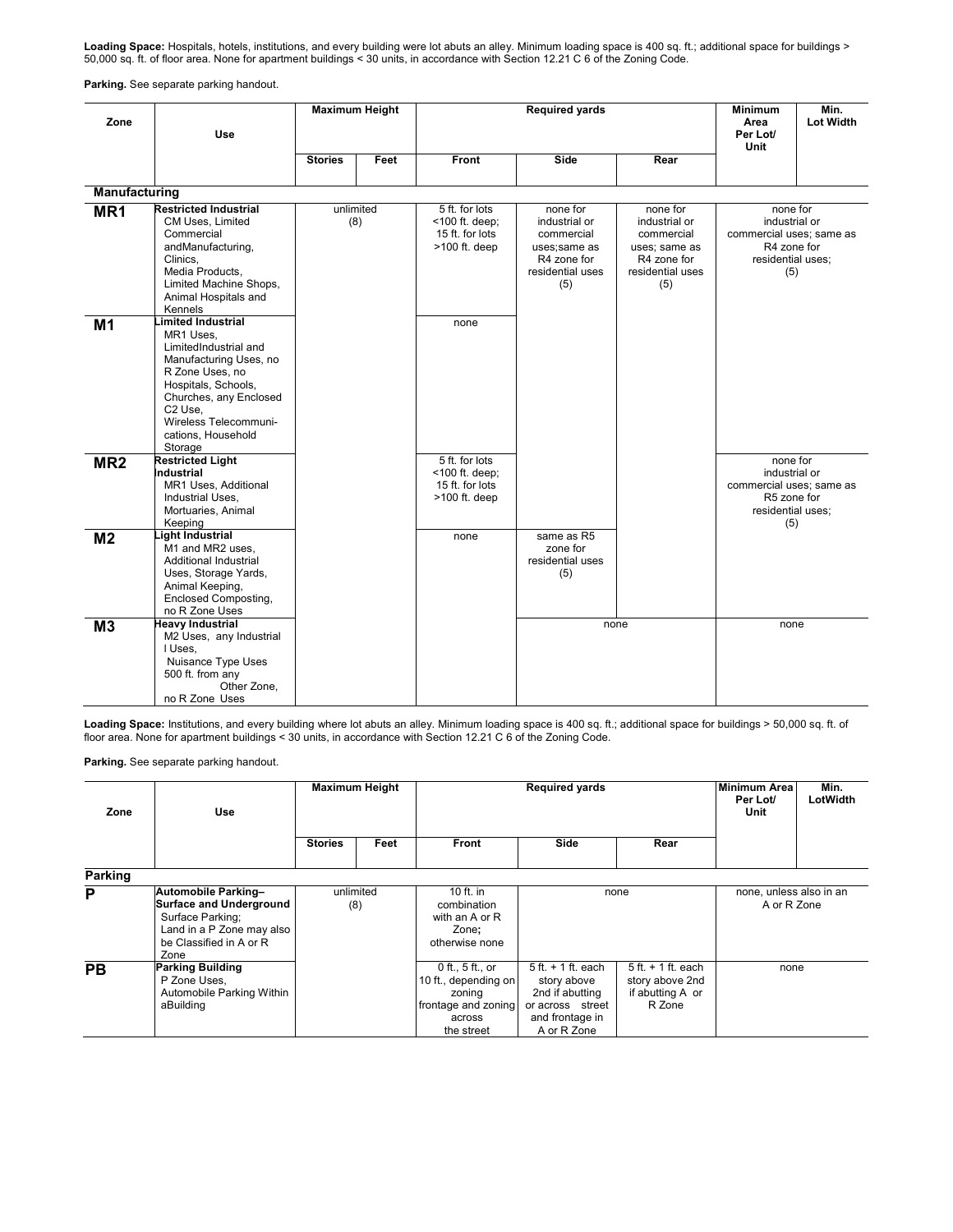| Zone      | <b>Use</b>                                                                                                                                                                                                                                          |                | <b>Maximum Height</b> |       | <b>Required yards</b> |      | <b>Minimum</b><br>Area<br>Per Lot/<br>Unit | Min.<br><b>Lot Width</b> |
|-----------|-----------------------------------------------------------------------------------------------------------------------------------------------------------------------------------------------------------------------------------------------------|----------------|-----------------------|-------|-----------------------|------|--------------------------------------------|--------------------------|
|           |                                                                                                                                                                                                                                                     | <b>Stories</b> | Feet                  | Front | Side                  | Rear |                                            |                          |
|           | Open Space/ Public Facilities/Submerged Lands                                                                                                                                                                                                       |                |                       |       |                       |      |                                            |                          |
| <b>OS</b> | Open Space<br>Parks and Recreation<br>Facilities, Nature<br>Reserves, Closed<br>Sanitary Landfill Sites,<br>Public Water Supply<br>Reservoirs, Water<br><b>Conservation Areas</b>                                                                   |                | none                  |       | none                  |      | none                                       |                          |
| <b>PF</b> | <b>Public Facilities</b><br>Agricultural Uses,<br>Parking Under<br>Freeways, Fire and<br>Police Stations,<br>Government Buildings,<br>Public Libraries, Post<br>Offices, Public Health<br>Facilities, Public<br>Elementary and<br>Secondary Schools |                |                       |       |                       |      |                                            |                          |
| <b>SL</b> | <b>Submerged Lands</b><br>Navigation, Shipping,<br>Fishing, Recreation                                                                                                                                                                              |                |                       |       |                       |      |                                            |                          |

(1) "H" Hillside areas may alter these requirements in the RA-H or RE-H zones. Subdivisions may be approved with smaller lots, provided larger lots are also included. Section 17.05 H 1 of the Zoning Code.

(2) Section 12.08.3 B 1 of the Zoning Code.

(3) Section 12.08.3 C 2 and 3 of the Zoning Code.

(4) Section 12.09.5 C of the Zoning Code. For 2 or more lots the interior side yards may be eliminated, but 4 ft. is required on each side of the grouped lots.

(5) Section 12.17.5 B 9 (a). Dwelling considered as accessory to industrial use only (watchman or caretaker including family.) (6) Height, yard and parking requirements for single family dwellings may be governed by the Hillside Ordinance, Section 12.21 A 17 of the Zoning Code.

Height Districts

(7) Side yard requirements for single family dwellings not in Hillside Areas or Coastal Zone may be governed by the "Big House" Ordinance, ord. 169,775, which has been codified in the yard requirements sections for the relevant zones.

|                                                                          |                   |                                   |                                      | HERHIL DISTING                    |                                                                                   |                                                                                     |                                                                                     |
|--------------------------------------------------------------------------|-------------------|-----------------------------------|--------------------------------------|-----------------------------------|-----------------------------------------------------------------------------------|-------------------------------------------------------------------------------------|-------------------------------------------------------------------------------------|
| Zone                                                                     | $1\ddagger$       | $1L \ddagger$                     | $1VL \downarrow$                     | $1XL \neq$                        | $\overline{2}$                                                                    | 3                                                                                   | $\overline{\mathbf{4}}$                                                             |
| A1§, A2§,<br>RE40§, RZ,<br>RMP, RW2,<br>RD, R3,<br>RAS3<br>RE11 §,       |                   | 45'<br>3:1 FAR<br>36'             | 45'<br>3 stories †<br>3:1 FAR<br>36' | 30'<br>2 stories †<br>$3:1$ FAR   | 6 stories for<br>RD, RAS3<br>and $R3\dagger$ ;<br>otherwise<br>6:1 FAR<br>6:1 FAR | 6 stories for<br>RD, RAS3<br>and $R3\dagger$ ;<br>otherwise<br>10:1 FAR<br>10:1 FAR | 6 stories for<br>RD, RAS3<br>and $R3\dagger$ ;<br>otherwise<br>13:1 FAR<br>13:1 FAR |
| RE15 §,<br><b>RE20 §, RA</b><br>§*                                       |                   | 3:1 FAR                           | 3 stories †<br>3:1 FAR               |                                   |                                                                                   |                                                                                     |                                                                                     |
| R <sub>1</sub> §, R <sub>2</sub> , R <sub>S</sub><br>$\S$ , RE9 $\S$ $*$ |                   | 33'<br>3:1 FAR                    | 33'<br>3 stories †<br>$3:1$ FAR      |                                   |                                                                                   |                                                                                     |                                                                                     |
| <b>PB</b>                                                                | none<br>2 stories | 75'<br>2 stories                  | 45'<br>2 stories                     | 30'<br>2 stories                  | none<br>6 stories                                                                 | none<br>10 stories                                                                  | none<br>13 stories                                                                  |
| R4, RAS4,<br>R <sub>5</sub>                                              | none<br>$3:1$ FAR | 75'<br>6 stories +<br>3:1 FAR     | 45'<br>3 stories †<br>3:1 FAR        | 30'<br>2 stories †<br>$3:1$ FAR   | none<br>6:1 FAR                                                                   | none<br>10:1 FAR                                                                    | none<br>13:1 FAR                                                                    |
| C, M                                                                     | 1.5:1 FAR         | 75'<br>6 stories +<br>$1.5:1$ FAR | 45'<br>3 stories †<br>$1.5:1$ FAR    | 30'<br>2 stories +<br>$1.5:1$ FAR | 75' for CR;<br>otherwise<br>none<br>6:1 FAR                                       | 75' for CR;<br>otherwise<br>none<br>10:1 FAR                                        | 75' for CR;<br>otherwise<br>none<br>13:1 FAR                                        |
| <b>PB</b>                                                                | 2 stories         | 2 stories                         | 2 stories                            | 2 stories                         | 6 stories                                                                         | 10 stories                                                                          | 13 stories                                                                          |

## (8) Height District (Section 12.21.1 of the Zoning Code) [see below for (9), (10)]: